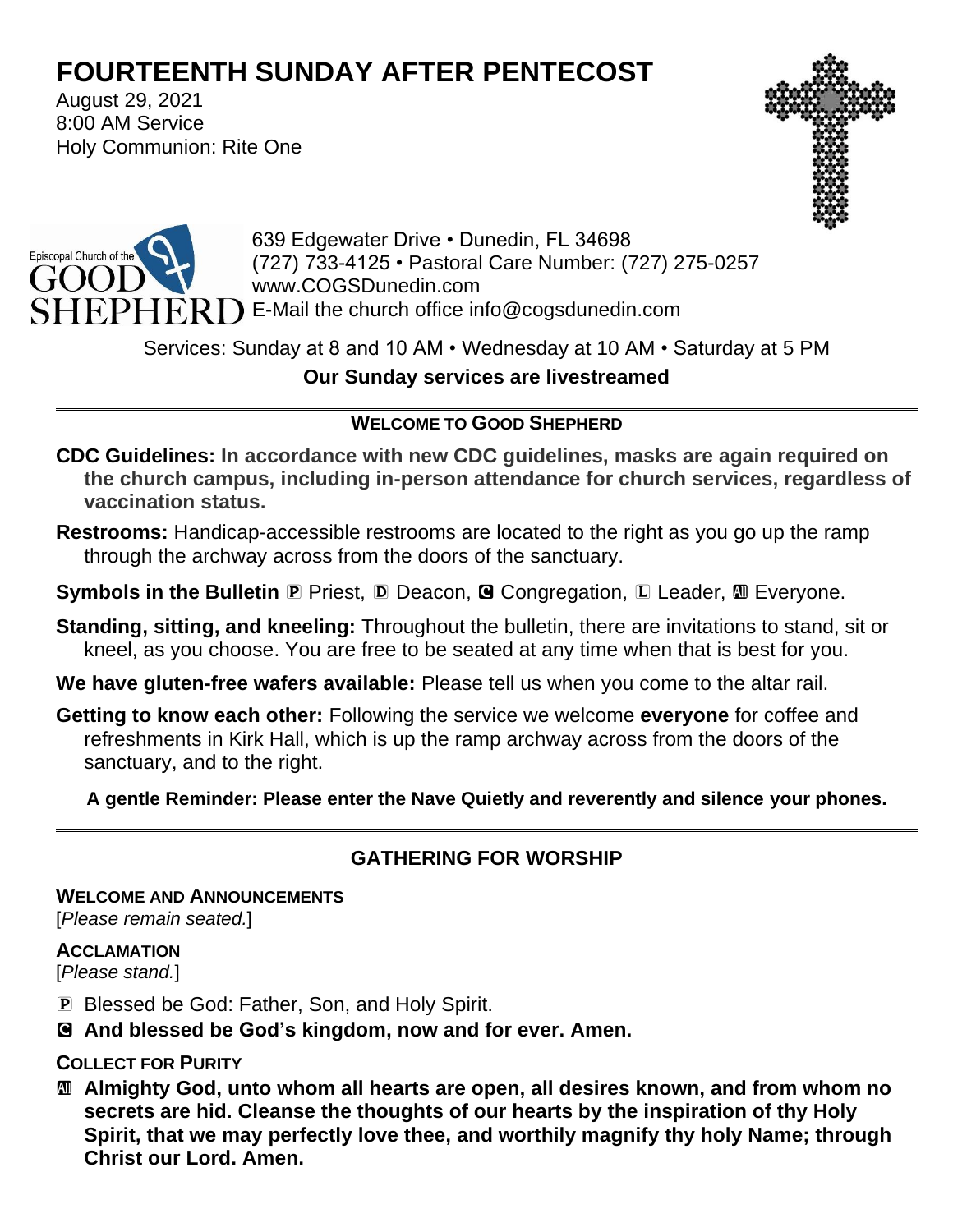- P Lord, have mercy upon us.
- C **Christ, have mercy upon us.**
- **P** Lord, have mercy upon us.

## **THE COLLECT OF THE DAY**

P The Lord be with you.

# C **And with thy Spirit.**

- P Let us pray… Lord of all power and might, the author and giver of all good things: Graft in our hearts the love of your Name; increase in us true religion; nourish us with all goodness; and bring forth in us the fruit of good works; through Jesus Christ our Lord, who lives and reigns with you and the Holy Spirit, one God for ever and ever.
- C **Amen.**

# **THE WORD OF GOD**

**The Readings:** Song of Solomon 2:8-13, Psalm 45:1-2, 7-10, James 1:17-27, Mark 7:1-8,14-15, 21-23 [*Please be seated.*]

# **The First Reading**

L *The First Reading is taken from Song of Solomon chapter 2…*

The voice of my beloved! Look, he comes, leaping upon the mountains, bounding over the hills. My beloved is like a gazelle or a young stag. Look, there he stands behind our wall, gazing in at the windows, looking through the lattice. My beloved speaks and says to me: "Arise, my love, my fair one, and come away; for now the winter is past, the rain is over and gone. The flowers appear on the earth; the time of singing has come, and the voice of the turtledove is heard in our land. The fig tree puts forth its figs, and the vines are in blossom; they give forth fragrance. Arise, my love, my fair one, and come away."

L The Word of the Lord.

# C **Thanks be to God.**

# **The Psalm**

- L *We will read responsively Psalm 45…*
- $\mathbb D$  My heart is stirring with a noble song; let me recite what I have fashioned for the king; my tongue shall be the pen of a skilled writer.
- C **You are the fairest of men; grace flows from your lips, because God has blessed you for ever.**
- L Your throne, O God, endures for ever and ever, a scepter of righteousness is the scepter of your kingdom; you love righteousness and hate iniquity.
- C **Therefore God, your God, has anointed you with the oil of gladness above your fellows.**
- L All your garments are fragrant with myrrh, aloes, and cassia, and the music of strings from ivory palaces makes you glad.
- C **Kings' daughters stand among the ladies of the court; on your right hand is the queen, adorned with the gold of Ophir.**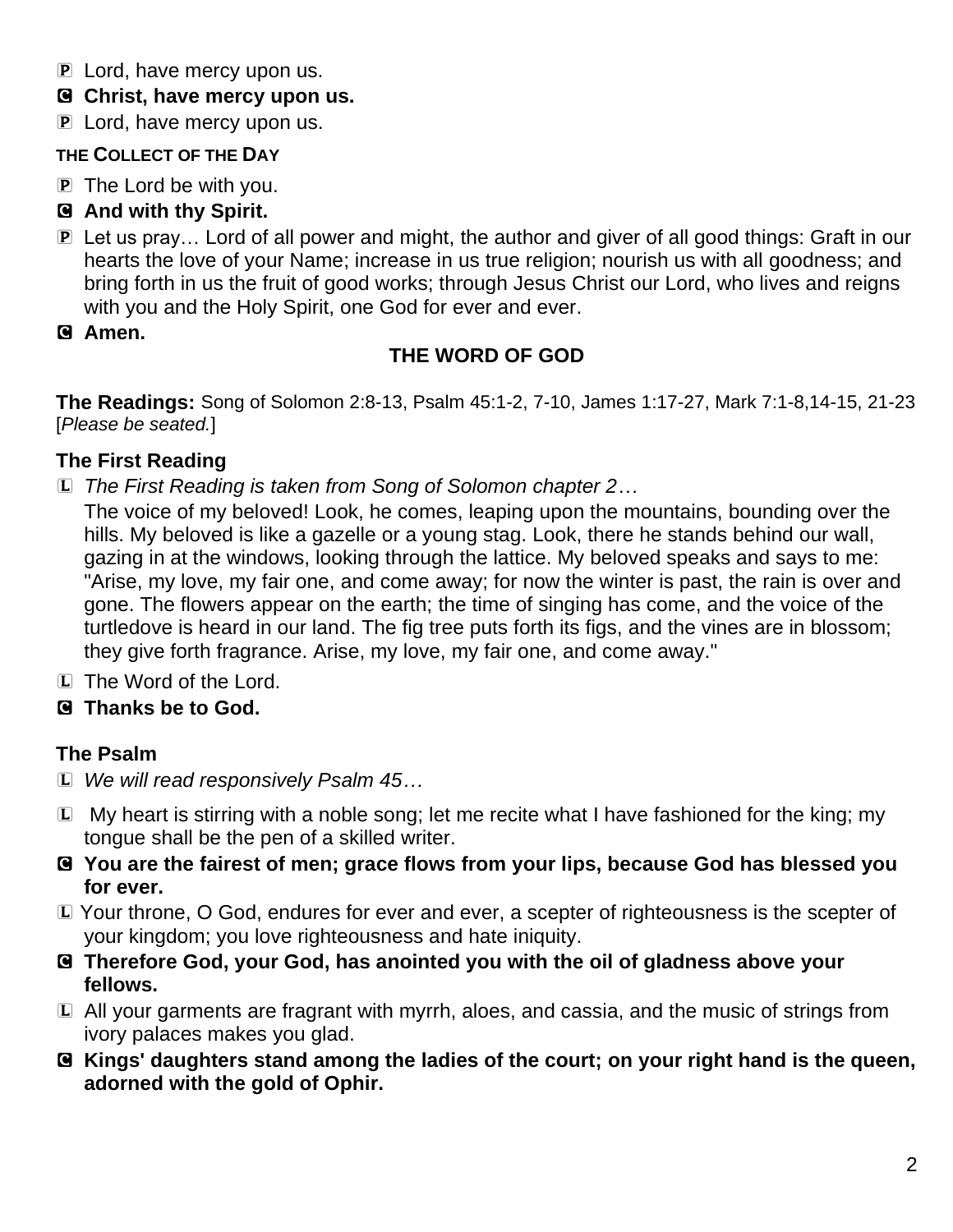## **The Second Reading**

L *The Second Reading is taken from James chapter 1…*

Every generous act of giving, with every perfect gift, is from above, coming down from the Father of lights, with whom there is no variation or shadow due to change. In fulfillment of his own purpose he gave us birth by the word of truth, so that we would become a kind of first fruits of his creatures. You must understand this, my beloved: let everyone be quick to listen, slow to speak, slow to anger; for your anger does not produce God's righteousness. Therefore rid yourselves of all sordidness and rank growth of wickedness, and welcome with meekness the implanted word that has the power to save your souls. But be doers of the word, and not merely hearers who deceive themselves. For if any are hearers of the word and not doers, they are like those who look at themselves in a mirror; for they look at themselves and, on going away, immediately forget what they were like. But those who look into the perfect law, the law of liberty, and persevere, being not hearers who forget but doers who act-they will be blessed in their doing. If any think they are religious, and do not bridle their tongues but deceive their hearts, their religion is worthless. Religion that is pure and undefiled before God, the Father, is this: to care for orphans and widows in their distress, and to keep oneself unstained by the world.

L The Word of the Lord.

## C **Thanks be to God.**

### **The Gospel**

[*Please stand.*]

D The Holy Gospel of our Lord Jesus Christ according to Mark.

### C **Glory be to thee, O Lord.**

- D When the Pharisees and some of the scribes who had come from Jerusalem gathered around him, they noticed that some of his disciples were eating with defiled hands, that is, without washing them. (For the Pharisees, and all the Jews, do not eat unless they thoroughly wash their hands, thus observing the tradition of the elders; and they do not eat anything from the market unless they wash it; and there are also many other traditions that they observe, the washing of cups, pots, and bronze kettles.) So the Pharisees and the scribes asked him, "Why do your disciples not live according to the tradition of the elders, but eat with defiled hands?" He said to them, "Isaiah prophesied rightly about you hypocrites, as it is written, 'This people honors me with their lips, but their hearts are far from me; in vain do they worship me, teaching human precepts as doctrines.' You abandon the commandment of God and hold to human tradition." Then he called the crowd again and said to them, "Listen to me, all of you, and understand: there is nothing outside a person that by going in can defile, but the things that come out are what defile." For it is from within, from the human heart, that evil intentions come: fornication, theft, murder, adultery, avarice, wickedness, deceit, licentiousness, envy, slander, pride, folly. All these evil things come from within, and they defile a person."
- D The Gospel of the Lord.
- C **Praise be to thee, O Christ.**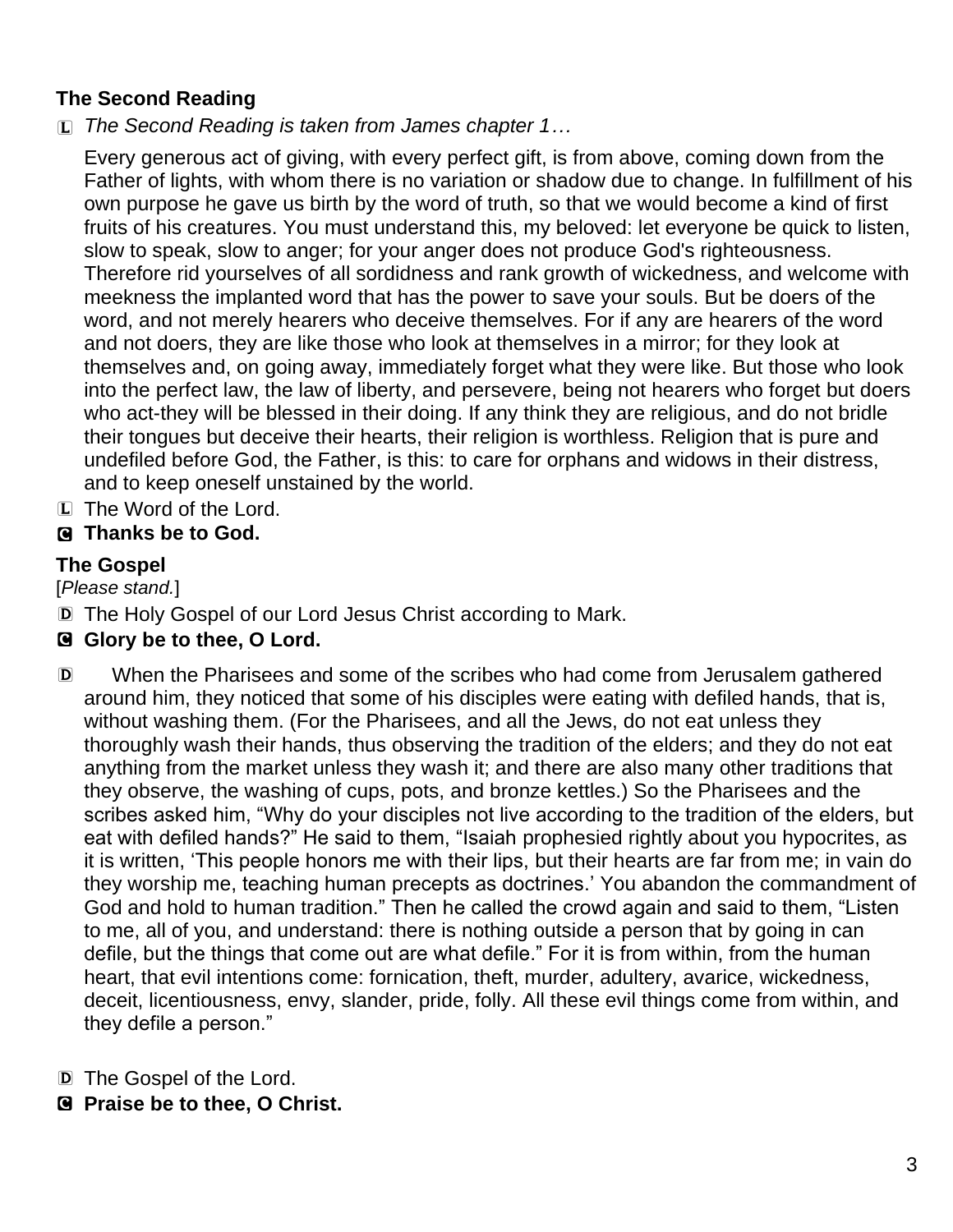# [*Please be seated.*]

**NICENE CREED**  [*Please stand.*]

C **We believe in one God, the Father, the Almighty, maker of heaven and earth, of all that is, seen and unseen.** 

**We believe in one Lord, Jesus Christ, the only Son of God, eternally begotten of the Father, God from God, Light from Light, true God from true God, begotten, not made, of one Being with the Father. Through him all things were made. For us and for our salvation he came down from heaven: by the power of the Holy Spirit he became incarnate from the Virgin Mary, and was made man. For our sake he was crucified under Pontius Pilate; he suffered death and was buried. On the third day he rose again in accordance with the Scriptures; he ascended into heaven and is seated at the right hand of the Father. He will come again in glory to judge the living and the dead, and his kingdom will have no end.**

**We believe in the Holy Spirit, the Lord, the giver of life, who proceeds from the Father and the Son. With the Father and the Son he is worshiped and glorified. He has spoken through the Prophets. We believe in one holy catholic and apostolic Church. We acknowledge one baptism for the forgiveness of sins. We look for the resurrection of the dead, and the life of the world to come. Amen.**

#### **PRAYERS OF THE PEOPLE**

*[Please sit, stand, or kneel, as you prefer.]*

- D Let us pray for the whole state of Christ's Church and the world.
- L Almighty and everliving God, who in thy holy Word hast taught us to make prayers, and supplications, and to give thanks for all humanity receive these our prayers which we offer unto thy divine Majesty, beseeching thee to inspire continually the Universal Church with the spirit of truth, unity, and concord; and grant that all those who do confess thy holy Name may agree in the truth of thy holy Word, and live in unity and godly love. God of Light and Life,

#### C **We pray to you.**

L Give grace, O heavenly Father, to all bishops, especially to Michael, our Presiding Bishop; Dabney, our Bishop; Barry and Michael, our Assisting Bishops; Whitney, our Rector; Cindy, our Deacon; to our companion diocese of the Dominican Republic; to these Episcopal Churches in our Diocese; St. Luke's, Fort Myers; St. Margaret of Scotland, Sarasota; St. Mark's, Marco Island; St. Mark's, Tampa; St. Mark's, Venice; St. Martin's, Hudson, Clearwater Deanery Collaboration Partners; and to all priests, deacons, and the laity in their ministry; that they may, both by their life and doctrine, set forth thy true and lively Word, and rightly and duly administer thy holy Sacraments. God of Light and Life,

### C **We pray to you.**

L And to all thy people give thy heavenly grace, and especially to this congregation here present; that, with meek heart and due reverence, they may hear and receive thy holy Word, truly serving thee in holiness and righteousness all the days of their life. God of Light and Life,

#### C **We pray to you.**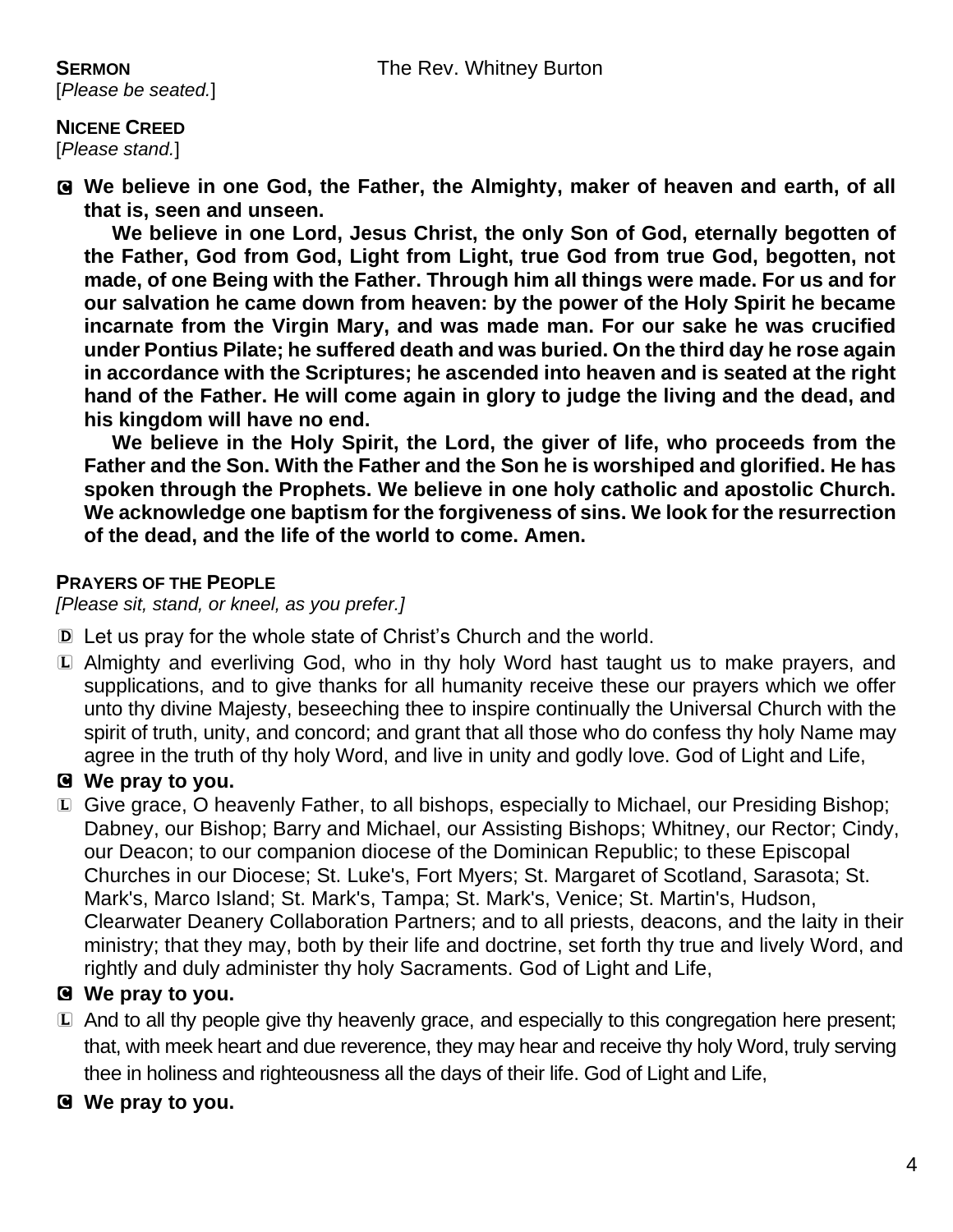L We beseech thee also so to rule the hearts of those who bear the authority of government in this and every land, especially President Biden, that they may be led to wise decisions and right actions for the welfare and peace of the world. We pray that all God's children, especially those in the Middle East, might live in the hope of the world peace for which we are created. God of Light and Life,

## C **We pray to you.**

L And we most humbly beseech thee, of thy goodness, O Lord, to comfort and succor [*Add handwritten names from notebook*] and all those who, in this transitory life, are in trouble, sorrow, need, sickness, or any other adversity, especially those listed in the weekly news who have asked for our prayers. I now invite you to pray for others by name, aloud or in your hearts. [*Leave time…*] God of Light and Life,

## C **We pray to you.**

L Open, O Lord, the eyes of all people to behold thy gracious hand in all thy works, that, rejoicing in thy whole creation, they may honor thee with their substance, and be faithful stewards of thy bounty. We give thanks for the flowers given to the Glory of God, and for all the blessings of this life, especially the birthdays this coming week of Michelle Schombs, Alan Mackay, Pat Cates*.* God of Light and Life,

## C **We pray to you.**

L And we also bless thy holy Name for all thy servants departed this life in thy faith and fear, [*especially… add names from notebook*]. Please add names of those on your heart, silently or aloud. [*Leave time…*] We beseech thee to grant them continual growth in thy love and service; and to grant us grace so to follow the good examples of all thy saints, that with them we may be partakers of thy heavenly kingdom. God of Light and Life,

## C **We pray to you.**

L Grant these our prayers, O Father, for Jesus Christ's sake, our only Mediator and Advocate.

*(The Celebrant adds a concluding collect.)*

### C **Amen.**

#### **CONFESSION AND ABSOLUTION**

[*Please kneel or stand.*]

- D Let us humbly confess our sins unto Almighty God. [*Silence is kept.*] Most merciful God, . . .
- a **We confess that we have sinned against thee in thought, word, and deed, by what we have done, and by what we have left undone. We have not loved thee with our whole heart; we have not loved our neighbors as ourselves. We are truly sorry and we humbly repent. For the sake of thy Son Jesus Christ, have mercy on us and forgive us; that we may delight in thy will, and walk in thy ways, to the glory of thy Name. Amen.**
- P Almighty God, our heavenly Father, who of his great mercy hath promised forgiveness of sins to all those who with hearty repentance and true faith turn unto him, have mercy upon you, pardon and deliver you from all your sins, confirm and strengthen you in all goodness, and bring you to everlasting life; through Jesus Christ our Lord.

### C **Amen.**

#### **THE GREETING OF PEACE**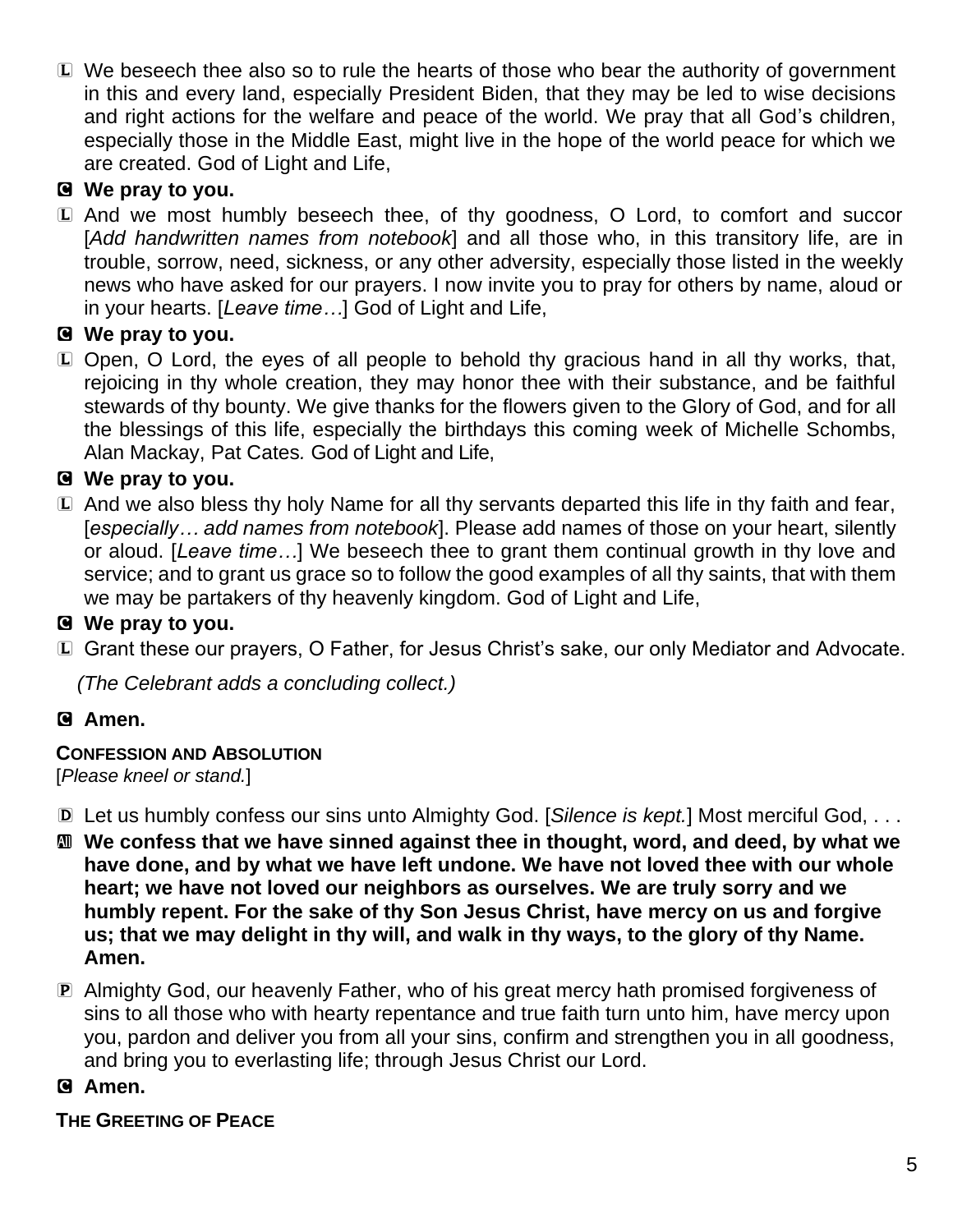[*Please stand.*]

- P The peace of the Lord be always with you.
- C **And with thy spirit.**

# **THE HOLY COMMUNION**

## **OFFERTORY SENTENCE**

[*Please be seated.*]

### **PRESENTATION OF THE OFFERINGS**

[*Please stand when invited by the Deacon.*]

- D As we receive these gifts, we acknowledge
- C **All things come from thee, O Lord and of thine own have we given thee.**

**THE GREAT THANKSGIVING:** Eucharistic Prayer II

- P The Lord be with you.
- C **And with thy spirit.**
- P Lift up your hearts.
- C **We lift them up unto the Lord.**
- P Let us give thanks unto our Lord God.
- C **It is meet and right so to do.**
- P It It is very meet, right, and our bounden duty, that we should at all times, and in all places, give thanks unto thee, O Lord, holy Father, almighty, everlasting God, Creator of the light and source of life, who hast made us in thine image, and called us to new life in Jesus Christ our Lord. Therefore, with Angels and Archangels, and with all the company of heaven, we laud and magnify thy glorious Name; evermore praising thee, and saying,
- C **Holy, holy, holy, Lord God of Hosts: Heaven and earth are full of thy glory. Glory be to thee, O Lord Most High.**

### **Blessed is he that cometh in the name of the Lord. Hosanna in the highest.**

[*Please kneel or stand, as you choose.*]

- P All glory be to thee, O Lord our God, for that thou didst create heaven and earth, and didst make us in thine own image; and, of thy tender mercy, didst give thine only Son Jesus Christ to take our nature upon him, and to suffer death upon the cross for our redemption. He made there a full and perfect sacrifice for the whole world; and did institute, and in his holy Gospel command us to continue, a perpetual memory of that his precious death and sacrifice, until his coming again.
- P For in the night in which he was betrayed, he took bread; and when he had given thanks to thee, he broke it, and gave it to his disciples, saying, "Take, eat, this is my Body, which is given for you. Do this in remembrance of me."
- P Likewise, after supper, he took the cup; and when he had given thanks, he gave it to them, saying, "Drink this, all of you; for this is my Blood of the New Covenant, which is shed for you, and for many, for the remission of sins. Do this, as oft as ye shall drink it, in remembrance of me."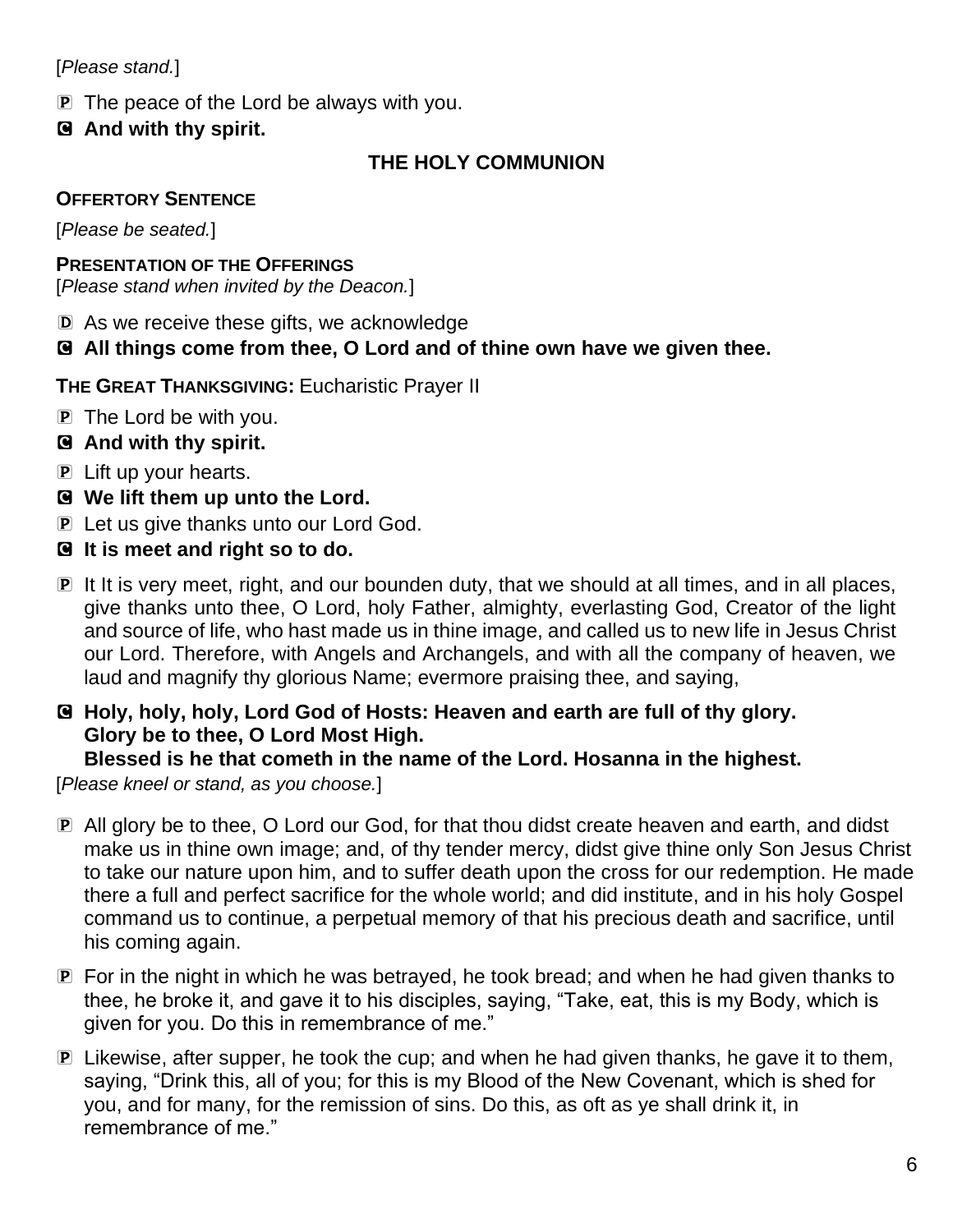- P Wherefore, O Lord and heavenly Father, we thy people do celebrate and make, with these thy holy gifts which we now offer unto thee, the memorial thy Son hath commanded us to make; having in remembrance his blessed passion and precious death, his mighty resurrection and glorious ascension; and looking for his coming again with power and great glory. And we most humbly beseech thee, O merciful Father, to hear us, and, with thy Word and Holy Spirit, to bless and sanctify these gifts of bread and wine, that they may be unto us the Body and Blood of thy dearly-beloved Son Jesus Christ.
- C **And we earnestly desire thy fatherly goodness to accept this our sacrifice of praise and thanksgiving, whereby we offer and present unto thee, O Lord, our selves, our souls and bodies. Grant, we beseech thee, that all who partake of this Holy Communion may worthily receive the most precious Body and Blood of thy Son Jesus Christ, and be filled with thy grace and heavenly benediction; and also that we and all thy whole Church may be made one body with him, that he may dwell in us, and we in him; through the same Jesus Christ our Lord;**
- P By whom, and with whom, and in whom, in the unity of the Holy Ghost all honor and glory be unto thee, O Father Almighty, world without end.
- C **AMEN.**

### **THE LORD'S PRAYER**

- P And now, as our Savior Christ hath taught us, we are bold to say,
- C **Our Father, who art in heaven, hallowed be thy Name, thy kingdom come, thy will be done, on earth as it is in heaven. Give us this day our daily bread. And forgive us our trespasses, as we forgive those who trespass against us. And lead us not into temptation, but deliver us from evil. For thine is the kingdom, and the power, and the glory, for ever and ever. Amen.**

#### **BREAKING OF THE BREAD**

- P Alleluia, Christ our Passover is sacrificed for us;
- C **Therefore let us keep the feast, Alleluia.**
- P The Gifts of God for the People of God. Take them in remembrance that Christ died for you, and feed on him in your hearts by faith, with thanksgiving.

[*You may be seated.*]

#### **PRAYER AFTER COMMUNION**

[*Please kneel or stand, as you choose.*]

- $\mathbf{P}$  Let us pray.
- C **Almighty and everliving God, we most heartily thank thee for that thou dost feed us, in these holy mysteries, with the spiritual food of the most precious Body and Blood of thy Son our Savior Jesus Christ; and dost assure us thereby of thy favor and goodness towards us; and that we are very members incorporate in the mystical body of thy Son, the blessed company of all faithful people; and are also heirs, through hope, of thy everlasting kingdom. And we humbly beseech thee, O heavenly Father, so to assist us with thy grace, that we may continue in that holy fellowship, and do all such good works as thou hast prepared for us to walk in; through Jesus Christ our Lord, to whom, with thee and the Holy Ghost, be all honor and glory, world without end. Amen.**